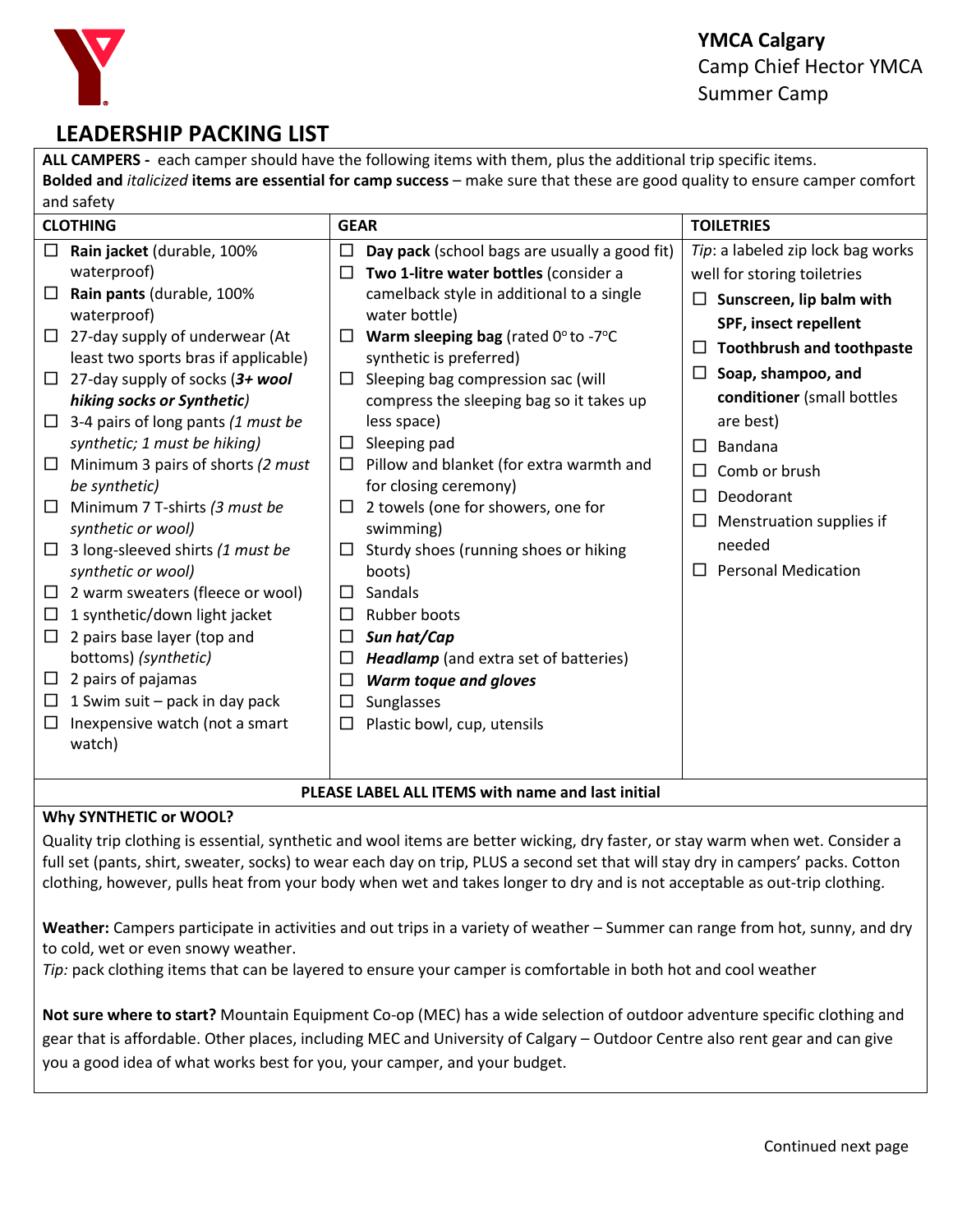

## **YMCA Calgary** Camp Chief Hector YMCA Summer Camp

| TRIP SPECIFIC - In addition to what is listed above, please pack the items listed in the columns that match your camper's                |                                                             |  |  |
|------------------------------------------------------------------------------------------------------------------------------------------|-------------------------------------------------------------|--|--|
| itinerary                                                                                                                                |                                                             |  |  |
| <b>CANOE</b>                                                                                                                             | <b>HIKE</b>                                                 |  |  |
| $\Box$ Dry bag(s)*** OR Pack with 6 strong garbage bags (to line                                                                         | $\Box$<br>Hiking pack (80L)*                                |  |  |
| packs to keep belongings dry) (80L)                                                                                                      | 6 strong garbage bags (to line packs)<br>$\Box$             |  |  |
| $\Box$ River shoes: sturdy, strapped, closed toed sandals or old                                                                         | Hiking Boots**<br>$\Box$                                    |  |  |
| runners.                                                                                                                                 | Additional compression sac for clothing items<br>$\Box$     |  |  |
| $\Box$ Camp Shoes (closed toe – kept dry, used around camp                                                                               | Camp shoes (closed toe - used around camp during<br>$\Box$  |  |  |
| during set up and cooking)                                                                                                               | set up, cooking, etc.)                                      |  |  |
| OPTIONAL: neoprene gloves and/or socks                                                                                                   | <b>OPTIONAL: Hiking poles</b>                               |  |  |
| PLEASE LABEL ALL ITEMS with name and last initial                                                                                        |                                                             |  |  |
| (Camp Chief Hector YMCA is not responsible for lost or damaged belongings)                                                               |                                                             |  |  |
| *HOW TO PICK THE RIGHT PACK                                                                                                              |                                                             |  |  |
| √ Dry Bag and Backpack sizes listed here are only a starting point: try testing it out at home: Campers are required to                  |                                                             |  |  |
| carry their own sleeping bag, pad, and clothing, as well as a few items of group gear                                                    |                                                             |  |  |
| $\checkmark$ Ensure that the pack fits your camper – things to consider are the height, the waist strap, and how adjustable all the      |                                                             |  |  |
| straps are.                                                                                                                              |                                                             |  |  |
| $\checkmark$ The ideal pack weighs about 40% of your weight – and with the right fit, that weight will land on the hips                  |                                                             |  |  |
| $\checkmark$ Check that your camper can pack and adjust the backpack themselves - it will be useful when they arrive at camp and         |                                                             |  |  |
| for future trips                                                                                                                         |                                                             |  |  |
| <b>**HIKING BOOTS</b>                                                                                                                    |                                                             |  |  |
| $\checkmark$ Campers will need sturdy boots to wear each day over uneven and rough terrain on the out-trip - should be                   |                                                             |  |  |
| waterproof (with wax or by design)                                                                                                       |                                                             |  |  |
| $\checkmark$ Boots should be broken in before coming to camp, which you can do by wearing for 5 or more days prior to coming to          |                                                             |  |  |
| camp. Doing this will allow the boots to form to their feet and will become less likely to cause blisters                                |                                                             |  |  |
| ***DRY BAGS                                                                                                                              |                                                             |  |  |
| $\checkmark$ Dry bags are a great alternative to a regular pack. They come in a variety of sizes and styles – fold top dry bags are easy |                                                             |  |  |
| to use and much more affordable then backpack styles.                                                                                    |                                                             |  |  |
| $\checkmark$ A good idea might be to have 2 dry bags, one small (10-15L) to store essential day items (like rain gear, a snack,          |                                                             |  |  |
| sunscreen, etc.) and a larger pack to keep clothing and sleeping gear dry. Again, testing and creating a packing system                  |                                                             |  |  |
| at home is a helpful way to make sure that bags fit everything needed for a trip                                                         |                                                             |  |  |
|                                                                                                                                          |                                                             |  |  |
| <b>OPTIONAL:</b>                                                                                                                         | <b>PLEASE LEAVE AT HOME:</b>                                |  |  |
| Camera (disposable recommended)<br>ப                                                                                                     | Electronics (cell phones, iPods, gaming devices, etc.)<br>ப |  |  |
| Bug net (for tipis)<br>ப                                                                                                                 | Jewelry<br>$\Box$                                           |  |  |
| Books and word puzzles for bedtime or downtime<br>ப                                                                                      | Candy or other food items                                   |  |  |

□ Money

□ Buff or neck warmer

□ Multi-tool